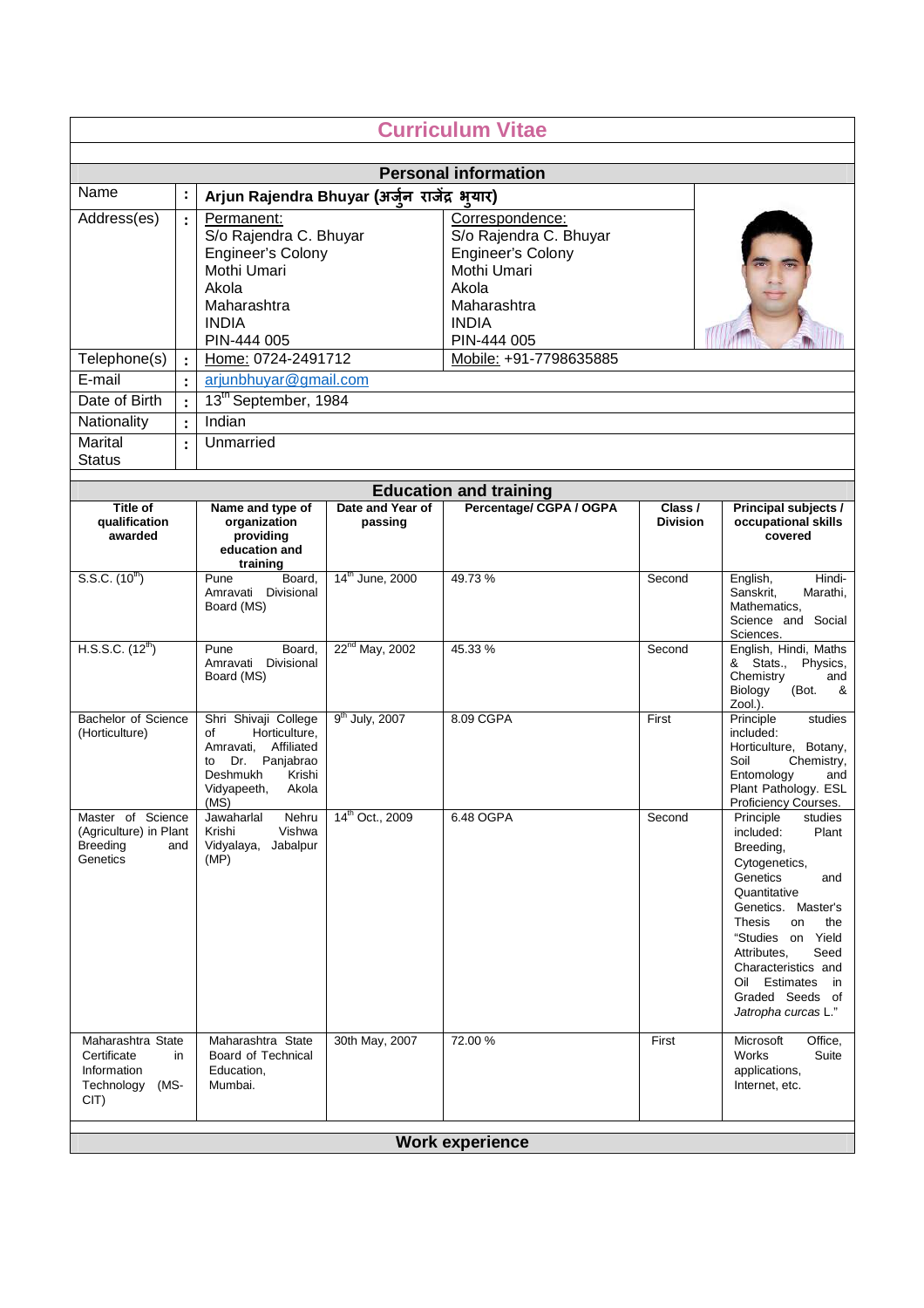| <b>Position held and</b>                                                                                                                                                                                | Name and address                                                                                                                                                                                                                                                                                    |                                                                    |                                                                                                          |                                             | <b>Main activities and</b>                                                                                            |                                                                                                                                                                                                                                                                                                   |
|---------------------------------------------------------------------------------------------------------------------------------------------------------------------------------------------------------|-----------------------------------------------------------------------------------------------------------------------------------------------------------------------------------------------------------------------------------------------------------------------------------------------------|--------------------------------------------------------------------|----------------------------------------------------------------------------------------------------------|---------------------------------------------|-----------------------------------------------------------------------------------------------------------------------|---------------------------------------------------------------------------------------------------------------------------------------------------------------------------------------------------------------------------------------------------------------------------------------------------|
| Pay Scale                                                                                                                                                                                               | of employer                                                                                                                                                                                                                                                                                         | <b>From</b>                                                        | Period<br>To                                                                                             | Total<br>(YY-MM-                            |                                                                                                                       | responsibilities                                                                                                                                                                                                                                                                                  |
|                                                                                                                                                                                                         |                                                                                                                                                                                                                                                                                                     |                                                                    |                                                                                                          | DD)                                         |                                                                                                                       |                                                                                                                                                                                                                                                                                                   |
| Officer<br>Technical<br>Grade-I (Research)<br>6900-16350,<br>GP<br>$4000 =$ Rs. 11,380/-<br>pm                                                                                                          | M.G.<br>Shembekar,<br>Managing Director,<br>Ankur Seeds Pvt.<br>Ltd., 27. New Cotton<br>Market<br>Layout,<br>Opposite<br>to Bus<br>Stand, Nagpur - 440<br>018.                                                                                                                                      | 13 <sup>th</sup> July 2010                                         | 20 <sup>th</sup> April 2011                                                                              | 00-09-07                                    | Responsible<br>working<br>develop<br>agribusiness.                                                                    | for<br>with<br>departmental staff to<br>define, expand and                                                                                                                                                                                                                                        |
| Research<br>Senior<br>Fellow (SRF)<br>Fixed Pay @ Rs.<br>16,000/-<br>$+$<br>10%<br>HRA= 17,600/- pm<br>Research<br>Senior<br>Fellow (SRF)<br>Fixed Pay @ Rs.<br>$25.000/- +$<br>10%<br>HRA= 27,500/- pm | <b>Director</b><br>of<br>Dy.<br>Research<br>(Seeds),<br>Seed<br>Monitoring<br>Cell, Dr. Panjabrao<br>Deshmukh<br>Krishi<br>Vidyapeeth, Akola -<br>444001.<br>Senior<br>Research<br>Sorghum<br>Scientist,<br>Research Unit, Dr.<br>Panjabrao<br>Deshmukh<br>Krishi<br>Vidyapeeth, Akola -<br>444001. | 23 <sup>rd</sup> October 2012<br>25 <sup>th</sup> November<br>2016 | 31 <sup>st</sup> March 2014<br><b>Till Date</b>                                                          | $01 - 05 - 08$                              | entitled<br>Krishi<br>Akola"<br>PDKV,<br>'Tribal<br>(TSP)'<br>and Groundnut"<br>period.<br>CRP<br>'Biofortification'. | 'RKVY Seed Project'<br>"Promotion<br>and Seed Production<br>of Improved Varieties<br>Developed by Dr.<br>Panjabrao Deshmukh<br>Vidyapeeth,<br>at Oilseeds<br>Research Unit, Dr.<br>Akola<br>and<br>Sub<br>Plan<br>entitled<br>"Landraces of Niger<br>in.<br>addition during same<br>Project<br>on |
|                                                                                                                                                                                                         | <b>TOTAL</b><br><b>EXPERIENCE</b>                                                                                                                                                                                                                                                                   |                                                                    |                                                                                                          | 02-02-15                                    |                                                                                                                       |                                                                                                                                                                                                                                                                                                   |
|                                                                                                                                                                                                         |                                                                                                                                                                                                                                                                                                     |                                                                    |                                                                                                          |                                             |                                                                                                                       |                                                                                                                                                                                                                                                                                                   |
|                                                                                                                                                                                                         |                                                                                                                                                                                                                                                                                                     |                                                                    | <b>Awards</b>                                                                                            |                                             |                                                                                                                       |                                                                                                                                                                                                                                                                                                   |
| Sr. No.                                                                                                                                                                                                 | <b>Title of Award</b>                                                                                                                                                                                                                                                                               | <b>Awarded to</b>                                                  | <b>Name of Society</b>                                                                                   | Year                                        |                                                                                                                       | In the Field of                                                                                                                                                                                                                                                                                   |
| 1.                                                                                                                                                                                                      | Scientist Associate<br>Award                                                                                                                                                                                                                                                                        | Arjun Rajendra<br>Bhuyar                                           | Society for Scientific<br>Development in Agriculture &<br>Technology                                     | 2018                                        |                                                                                                                       | Genetics and Plant<br><b>Breeding</b>                                                                                                                                                                                                                                                             |
|                                                                                                                                                                                                         |                                                                                                                                                                                                                                                                                                     |                                                                    | <b>Publications</b>                                                                                      |                                             |                                                                                                                       |                                                                                                                                                                                                                                                                                                   |
| <b>Research Papers (NAAS Rated)</b>                                                                                                                                                                     |                                                                                                                                                                                                                                                                                                     |                                                                    |                                                                                                          |                                             |                                                                                                                       |                                                                                                                                                                                                                                                                                                   |
| Sr. No.<br>1.                                                                                                                                                                                           | <b>Title of Publication</b><br>"Genetic<br>Variability<br>for<br>Studies<br>Yield<br><b>Attributes</b><br>in<br>Jatropha"                                                                                                                                                                           | <b>Authors</b><br>A. R. Bhuyar,<br>V.K. Gour and S.<br>R. Patil    | <b>Name of Journal</b><br>Vol. & Page No.<br>Research Journal,<br>Vol.<br>PKV<br>33(2):2009 Pg. 161-167. | Year of<br>publication<br><b>July, 2009</b> | <b>NAAS</b><br>Rating<br>2.5                                                                                          | Author<br>No.<br>1                                                                                                                                                                                                                                                                                |
| 2.                                                                                                                                                                                                      | "Studies<br>on<br>Inheritance<br>of<br>Morphological Traits<br>in Chickpea"                                                                                                                                                                                                                         | S. R. Patil, Anita<br>Babbar and<br>A. R. Bhuyar                   | Research<br>Journal,<br>PKV<br>Vol.<br>35(1):2011, Pg. 16-20.                                            | January,<br>2011                            | 2.5                                                                                                                   | 3                                                                                                                                                                                                                                                                                                 |
| 3.                                                                                                                                                                                                      | "Stability In Newly<br>Develop Three-Way,<br>Single Cross Hybrids<br>And<br>Selected<br>Populations Of<br>Sunflower<br>(Helianthus Annuus<br>$L$ .)"                                                                                                                                                | A.R. Bhuyar, E.R.<br>Vaidya, S.S.<br>Nichal and M.Y.<br>Ladole     | Multilogic In Science, Vol. VI,<br>Issue XIX, April 2017, Pq. 25-33                                      | April, 2017                                 | 5.20                                                                                                                  | $\mathbf{1}$                                                                                                                                                                                                                                                                                      |
| 4.                                                                                                                                                                                                      | "Characterization of<br><b>Capsules and Seeds</b><br>in Jatropha curcas<br>L <sup>n</sup>                                                                                                                                                                                                           | A.R. Bhuyar and<br>V.K. Gour                                       | Trends in Biosciences, Vol.<br>10(6):2017, Pg. 1391-1399.                                                | February,<br>2017                           | 3.94                                                                                                                  | $\mathbf{1}$                                                                                                                                                                                                                                                                                      |
| 5.                                                                                                                                                                                                      | "To Assess Variation<br>for Oil Content on<br>Seed<br>Grades<br>in<br>Fresh<br>and Stored                                                                                                                                                                                                           | A.R. Bhuyar and<br>V.K. Gour                                       | Trends in Biosciences, Vol.<br>10(7):2017, Pg. 1524-1528.                                                | February,<br>2017                           | 3.94                                                                                                                  | $\mathbf{1}$                                                                                                                                                                                                                                                                                      |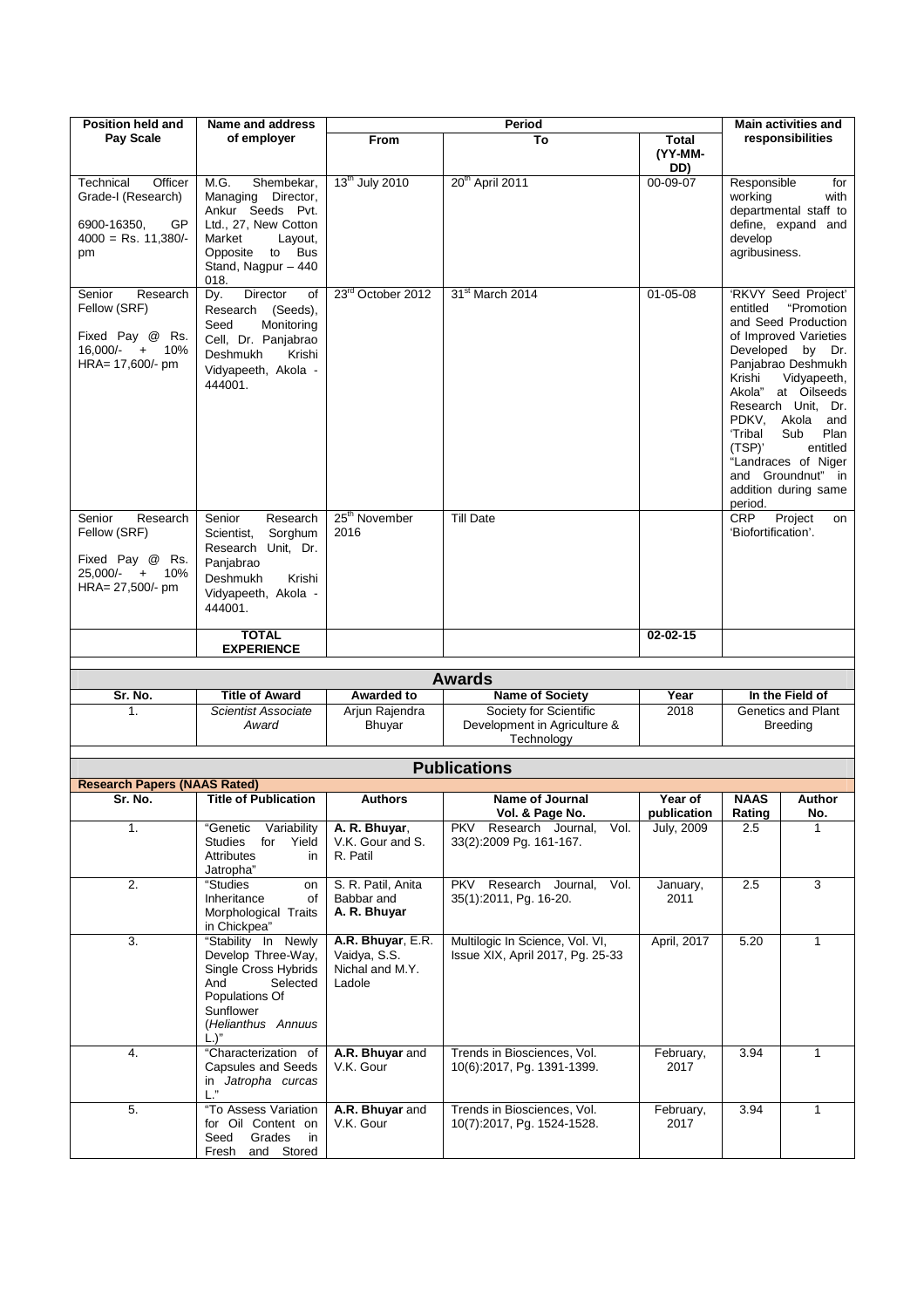|                                         | Seeds of Jatropha<br>curcas L."                                 |                                         |                                                                         |                                                |      |               |
|-----------------------------------------|-----------------------------------------------------------------|-----------------------------------------|-------------------------------------------------------------------------|------------------------------------------------|------|---------------|
| 6.                                      | "Influence<br>οf                                                | A. G. Kute, M. Y.                       | Trends in Biosciences, Vol.                                             | February,                                      | 3.94 | 3             |
|                                         | <b>Fumigants</b><br>and                                         | Ladole and A. R.                        | 10(29):2017, Pg. 6183-6189.                                             | 2017                                           |      |               |
|                                         | Number<br>οf                                                    | <b>Bhuyar</b>                           |                                                                         |                                                |      |               |
|                                         | Fumigations<br>on                                               |                                         |                                                                         |                                                |      |               |
|                                         | Seed Quality and                                                |                                         |                                                                         |                                                |      |               |
|                                         | Storability<br>of<br>Groundnut (Arachis                         |                                         |                                                                         |                                                |      |               |
|                                         | hypogaea L.)"                                                   |                                         |                                                                         |                                                |      |               |
| 7.                                      | "Evaluation<br>οf                                               | M. Y. Ladole, V.                        | Trends in Biosciences, Vol.                                             | August,                                        | 3.94 | 4             |
|                                         | Groundnut (Arachis                                              | A. Mane, A.A.                           | 10(32):2017, Pg. 6858-6863.                                             | 2017                                           |      |               |
|                                         | hypogaea<br>L.)                                                 | Shinde and A. R.                        |                                                                         |                                                |      |               |
|                                         | Genotypes<br>for                                                | <b>Bhuyar</b>                           |                                                                         |                                                |      |               |
| 8.                                      | Morphological Traits"<br>Physiological                          | Mane V.A.1, M.Y.                        | Electronic Journal of Plant                                             | December,                                      | 4.97 | 4             |
|                                         | Analysis of Growth                                              | Ladole 2, A.A.                          |                                                                         | 2017                                           |      |               |
|                                         | and Yield Variation                                             | Shinde 3 and A.R.                       | Breeding, 8(4): 1258-1264 (Dec                                          |                                                |      |               |
|                                         | in Groundnut                                                    | Bhuyar 4                                | 2017)                                                                   |                                                |      |               |
|                                         | (Arachis hypogaea                                               |                                         |                                                                         |                                                |      |               |
| 9.                                      | $\lfloor . \rfloor$<br>Combining<br>Ability                     | S.S. Nichal*, E.R.                      | Multilogic In Science, Vol. VII,                                        |                                                | 5.20 | 4             |
|                                         | Analysis<br>In.                                                 | Vaidya, Sangita                         | Issue XXV, Jan 2018, Pg. 146-                                           | January,<br>2018                               |      |               |
|                                         | Sunflower                                                       | Fatak, A.R.                             | 151.                                                                    |                                                |      |               |
|                                         | (Helianthus annuus                                              | Bhuyar and B.S.                         |                                                                         |                                                |      |               |
|                                         | $\lfloor . \rfloor$                                             | Kharat                                  |                                                                         |                                                |      |               |
| 10.                                     | Assessment<br>of                                                | R.B. Ghorade,                           |                                                                         | February,                                      | 5.38 | 5             |
|                                         | Developed<br>Newly<br>Parental<br>Diverse                       | V.B. Girnare, N.R.<br>Tayade, V.V.      | International Journal of Current<br>Microbiology<br>Applied<br>and      | 2018                                           |      |               |
|                                         | Lines in Sorghum                                                | Kalpande, A.R.                          | Sciences<br>ISSN:<br>2319-7692                                          |                                                |      |               |
|                                         | through<br>Combining                                            | Bhuyar and P.S.                         | Special Issue-6 pp. 1992-1998                                           |                                                |      |               |
|                                         | Ability                                                         | Kamble                                  |                                                                         |                                                |      |               |
| 11.                                     | Evaluation<br><b>Bt</b><br>of                                   | J. S. Kamble, T.                        | International Journal of Current                                        | February,                                      | 5.38 | 5             |
|                                         | Cotton Hybrids for<br>their Yield and Fiber                     | H. Rathod, P. S.<br>Kamble, S. B.       | Microbiology<br>and<br>Applied<br><b>Sciences</b><br>ISSN:<br>2319-7692 | 2018                                           |      |               |
|                                         | Quality<br>under                                                | Deshmukh and A.                         | Special Issue-6 pp. 2233-2237                                           |                                                |      |               |
|                                         | Rainfed Situation of                                            | R. Bhuyar                               |                                                                         |                                                |      |               |
|                                         | Vidarbha Region                                                 |                                         |                                                                         |                                                |      |               |
| 12.                                     | Exploiting Heterotic                                            | N. R. Tayade*, V.                       | SPECIAL ISSUE ICAAASTSD-                                                | February,                                      | 5.20 | 4             |
|                                         | Combination Using<br>Parental<br><b>Diverse</b>                 | B. Girnare, R.B.<br>Ghorade, A.R.       | 2018<br>Osmania<br>University<br>Hyderabad, Multilogic In Science,      | 2018                                           |      |               |
|                                         | In<br>Kharif<br>Lines                                           | Bhuyar and P.S.                         | 10 <sup>th</sup> -11 <sup>th</sup> Feb. 2018, Pg. 151-154.              |                                                |      |               |
|                                         | Sorghuhm [Sorghum                                               | Kamble                                  |                                                                         |                                                |      |               |
|                                         | Bicolor (L.) Moench].                                           |                                         |                                                                         |                                                |      |               |
|                                         | <b>TOTAL PAPERS</b>                                             | 12                                      |                                                                         |                                                |      |               |
| <b>Research Papers (Non-NAAS Rated)</b> |                                                                 |                                         |                                                                         |                                                |      |               |
| Sr. No.                                 | <b>Title of Publication</b>                                     | <b>Authors</b>                          | <b>Name of Journal</b><br>Vol. & Page No.                               | Year of<br>publication                         |      | Author No.    |
| 1.                                      | "Adaptability<br>of                                             | M.Y. Ladole, S.N.                       | Sri Lanka Journal of Food and                                           | 2015                                           |      | 6             |
|                                         | groundnut (Arachis                                              | Deshmukh,<br>P.V.                       | Agriculture (2015) Vol. 1(1): 93-                                       |                                                |      |               |
|                                         | hypogaea<br>L.)                                                 | Mahatale,<br>P.N.                       | 98                                                                      |                                                |      |               |
|                                         | genotypes<br>over                                               | Mane,<br>E.R.                           | ISSN 2424-6913                                                          |                                                |      |               |
|                                         | diverse<br>environments                                         | Vaidya and <b>A.R.</b><br><b>Bhuyar</b> |                                                                         |                                                |      |               |
|                                         | evident by stability                                            |                                         |                                                                         |                                                |      |               |
|                                         | analysis of pod yield                                           |                                         |                                                                         |                                                |      |               |
|                                         | and seed oil content"                                           |                                         |                                                                         |                                                |      |               |
|                                         | <b>TOTAL PAPERS</b>                                             | 01                                      |                                                                         |                                                |      |               |
| Sr. No.                                 | <b>International Conferences / Seminar / Symposium Attended</b> | Title of Abstract /                     | <b>Authors</b>                                                          | <b>Duration</b>                                |      | Oral / Poster |
|                                         |                                                                 |                                         |                                                                         |                                                |      |               |
|                                         | Title of                                                        |                                         |                                                                         |                                                |      |               |
|                                         | Conferences /<br>Seminar /                                      | Paper                                   |                                                                         |                                                |      |               |
|                                         | Symposium                                                       |                                         |                                                                         |                                                |      |               |
| 1.                                      | 3 <sup>rd</sup> International                                   | "Specific                               | V.V. Kalpande *, R.B. Ghorade,                                          | $08^{\text{th}} - 11^{\text{th}}$              |      | Poster        |
|                                         | Conference on                                                   | <b>Combining Ability</b>                | S.B. Thawari, K.S. Pagire, A.R.                                         | November,                                      |      |               |
|                                         | "Bioresource and                                                | <b>Effects for Grain</b>                | Bhuyar and D.P. Thakare                                                 | 2017                                           |      |               |
|                                         | <b>Stress</b>                                                   | Yield and Its                           |                                                                         |                                                |      |               |
|                                         | Management"<br>Jaipur, Rajasthan,                               | Components in<br>Post Rainy             |                                                                         |                                                |      |               |
|                                         | India.                                                          | Sorghum"                                |                                                                         |                                                |      |               |
|                                         | Page-232                                                        |                                         |                                                                         |                                                |      |               |
| 2.                                      | -do-                                                            | "Potential Early<br>Maturing and High   | K.S. Pagire *, V.V. Kalpande, ,<br>S.B. Thawari, R.B. Ghorade,          | $08^{\text{th}} - 11^{\text{th}}$<br>November, |      | Poster        |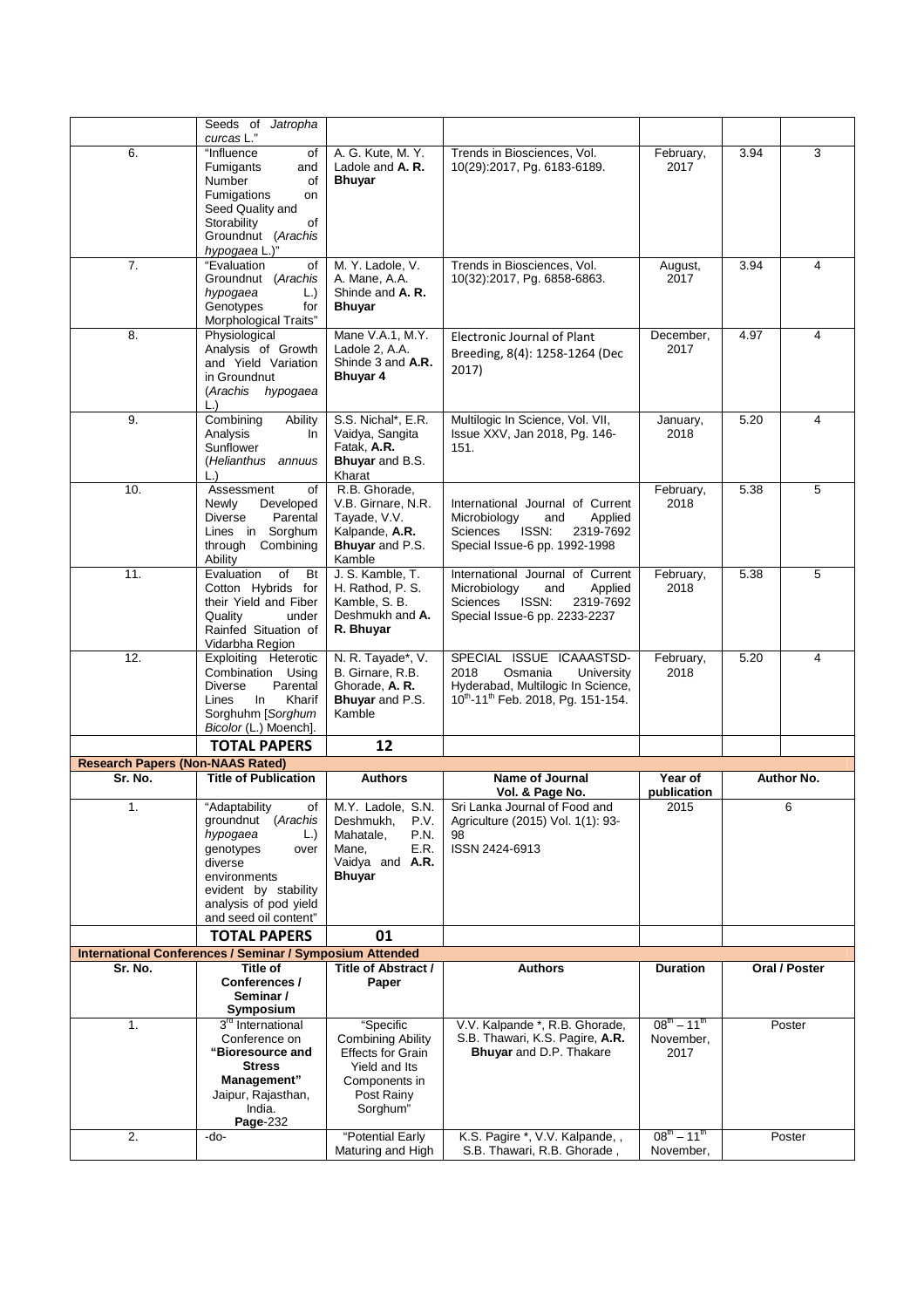|                  | Page-232                                          | <b>Yielding Cross</b>                       | A.R. Bhuyar and D.P. Thakare                                     | 2017                               |               |
|------------------|---------------------------------------------------|---------------------------------------------|------------------------------------------------------------------|------------------------------------|---------------|
|                  |                                                   | Combinations in                             |                                                                  |                                    |               |
|                  |                                                   | Rabi Sorghum"                               |                                                                  |                                    |               |
| 3.               | -do-                                              | "Potential                                  | R.B. Ghorade *, V.V. Kalpande,                                   | $08^{\text{th}} - 11^{\text{th}}$  | Poster        |
|                  |                                                   | <b>Heterotic Cross</b>                      | S.B. Thawari, V.U. Sonalkar,                                     | November,                          |               |
|                  | Page-234                                          | Combinations for                            | K.S. Pagire and A.R. Bhuyar                                      | 2017                               |               |
|                  |                                                   | Grain Yield and                             |                                                                  |                                    |               |
|                  |                                                   | the Associated                              |                                                                  |                                    |               |
|                  |                                                   | Traits in Post                              |                                                                  |                                    |               |
|                  |                                                   | Rainy                                       |                                                                  |                                    |               |
|                  |                                                   | Sorghum"                                    |                                                                  | $08^{th} - 11^{th}$                |               |
| 4.               | -do-                                              | "Specific<br><b>Combining Ability</b>       | R.B. Ghorade *, V.V. Kalpande,                                   |                                    | Poster        |
|                  |                                                   | Effects for Grain                           | S.B. Thawari, K.S. Pagire, A.R.<br>Bhuyar and D.P. Thakare       | November,<br>2017                  |               |
|                  | Page-234                                          | Yield and Its                               |                                                                  |                                    |               |
|                  |                                                   | Components in                               |                                                                  |                                    |               |
|                  |                                                   | Post Rainy                                  |                                                                  |                                    |               |
|                  |                                                   | Sorghum"                                    |                                                                  |                                    |               |
| 5.               | -do-                                              | "Promising Cross                            | A.R. Bhuyar*, V.V. Kalpande,                                     | $08^{\text{th}} - 11^{\text{th}}$  | <b>Poster</b> |
|                  |                                                   | Combinations                                | S.B. Thawari, R.B. Ghorade,                                      | November,                          |               |
|                  | Page-235                                          | Based on                                    | V.U. Sonalkar and K.S. Pagire                                    | 2017                               |               |
|                  |                                                   | Standard                                    |                                                                  |                                    |               |
|                  |                                                   | Heterosis for                               |                                                                  |                                    |               |
|                  |                                                   | Grain Yield and                             |                                                                  |                                    |               |
|                  |                                                   | the Other                                   |                                                                  |                                    |               |
|                  |                                                   | Characters in Rabi                          |                                                                  |                                    |               |
|                  |                                                   | Sorghum"                                    |                                                                  | $08^{\text{th}} - 11^{\text{th}}$  |               |
| 6.               | -do-                                              | "Promising High                             | A.R. Bhuyar *, V.V. Kalpande,<br>K.S. Pagire, S.B. Thawari, R.B. | November,                          | Poster        |
|                  |                                                   | Yielding and Early<br><b>Maturing Cross</b> | Ghorade and D.P. Thakare                                         | 2017                               |               |
|                  | Page-235                                          | Combinations in                             |                                                                  |                                    |               |
|                  |                                                   | Post Rainy                                  |                                                                  |                                    |               |
|                  |                                                   | Sorghum"                                    |                                                                  |                                    |               |
| $\overline{7}$ . | -do-                                              | "Integrated                                 | Megha A. Khambalkar, Shilpa V.                                   | $08^{\text{th}} - 11^{\text{th}}$  | Poster        |
|                  |                                                   | nutrient                                    | Khambalkar, V.V. Gabhane, S.B.                                   | November,                          |               |
|                  | Page-243                                          | management in                               | Thawari and A.R. Bhuyar                                          | 2017                               |               |
|                  |                                                   | cotton as affected                          |                                                                  |                                    |               |
|                  |                                                   | by nutrient                                 |                                                                  |                                    |               |
|                  |                                                   | availability of soil                        |                                                                  |                                    |               |
|                  |                                                   | under rainfed                               |                                                                  |                                    |               |
|                  |                                                   | Condition"                                  |                                                                  |                                    |               |
|                  |                                                   |                                             |                                                                  |                                    |               |
| 8.               | -do-                                              | "Influence of                               | Harshada P. Gite, Dr. P.K.                                       | $08^{\text{th}} - 11^{\text{th}}$  | Poster        |
|                  |                                                   | organic manuring<br>in onion cv. Akola      | Nagre, Shilpa V. Khambalkar,<br>A.R. Bhuyar, K.S. Pagire and     | November,<br>2017                  |               |
|                  | Page-243                                          | Safed"                                      | Megha A. Khambalkar                                              |                                    |               |
| 9.               | -do-                                              | <b>Promising High</b>                       | R.B.Ghorade*, V.V. Kalpande,                                     | $08^{\text{th}} - 11^{\text{th}}$  | Poster        |
|                  |                                                   | Yielding and                                | K.S. Pagire, S.B. Thawari, A.R.                                  | November,                          |               |
|                  | Page-310                                          | Shoot Fly                                   | Bhuyar and V.U. Sonalkar                                         | 2017                               |               |
|                  |                                                   | (Atherigona                                 |                                                                  |                                    |               |
|                  |                                                   | soccata) Resistant                          |                                                                  |                                    |               |
|                  |                                                   | Cross                                       |                                                                  |                                    |               |
|                  |                                                   | Combinations in                             |                                                                  |                                    |               |
|                  |                                                   | Rabi Sorghum                                |                                                                  |                                    |               |
| 10.              | International                                     | "Breeding for                               | S.B. Thawari, R.B. Ghorade, V.V.                                 | $14^{\text{th}} - 16^{\text{th}}$  | Poster        |
|                  | Seminar on "Global                                | <b>Multiple Stress</b><br>Tolerance         | Kalpande, K.S. Pagire, A.R.                                      | December,<br>2017                  |               |
|                  | <b>Climate Change:</b><br><b>Implications for</b> | Association                                 | <b>Bhuyar</b> and V.U. Sonalkar                                  |                                    |               |
|                  | <b>Agriculture and</b>                            | <b>Studies Among</b>                        |                                                                  |                                    |               |
|                  | <b>Water Sectors"</b>                             | the Grain Yield                             |                                                                  |                                    |               |
|                  | WALMI Aurangabad,                                 | and Some of the                             |                                                                  |                                    |               |
|                  | Maharashtra, India.                               | <b>Index Parameters</b>                     |                                                                  |                                    |               |
|                  | Page-128                                          | Related to                                  |                                                                  |                                    |               |
|                  |                                                   | Drought Tolerance                           |                                                                  |                                    |               |
|                  |                                                   | in Rabi Sorghum"                            |                                                                  |                                    |               |
| 11.              | -do-                                              | "Evaluation of                              | A.R. Bhuyar, A.R. Gulhane, K.S.                                  | $14^{\text{th}}$ -16 <sup>th</sup> | Poster        |
|                  |                                                   | Grain Sorghum                               | Pagire, R.B. Ghorade, V.U.                                       | December,                          |               |
|                  | Page-143                                          | Varieties and                               | Sonalkar, V.V. Kalpande, Dipali                                  | 2017                               |               |
|                  |                                                   | Hybrids against                             | Thakare and Seema Nemade                                         |                                    |               |
| 12.              | -do-                                              | Grain Mold"                                 |                                                                  | $14^{\text{th}}$ -16 <sup>th</sup> |               |
|                  |                                                   | "Performance of<br>Sorghum                  | N.B. Mohod, S.M. Nemade, V.U.<br>Sonalkar, A.R. Gulhane and      | December,                          | Poster        |
|                  | Page-146                                          | Genotypes as                                | A.R. Bhuyar                                                      | 2017                               |               |
|                  |                                                   | affected by                                 |                                                                  |                                    |               |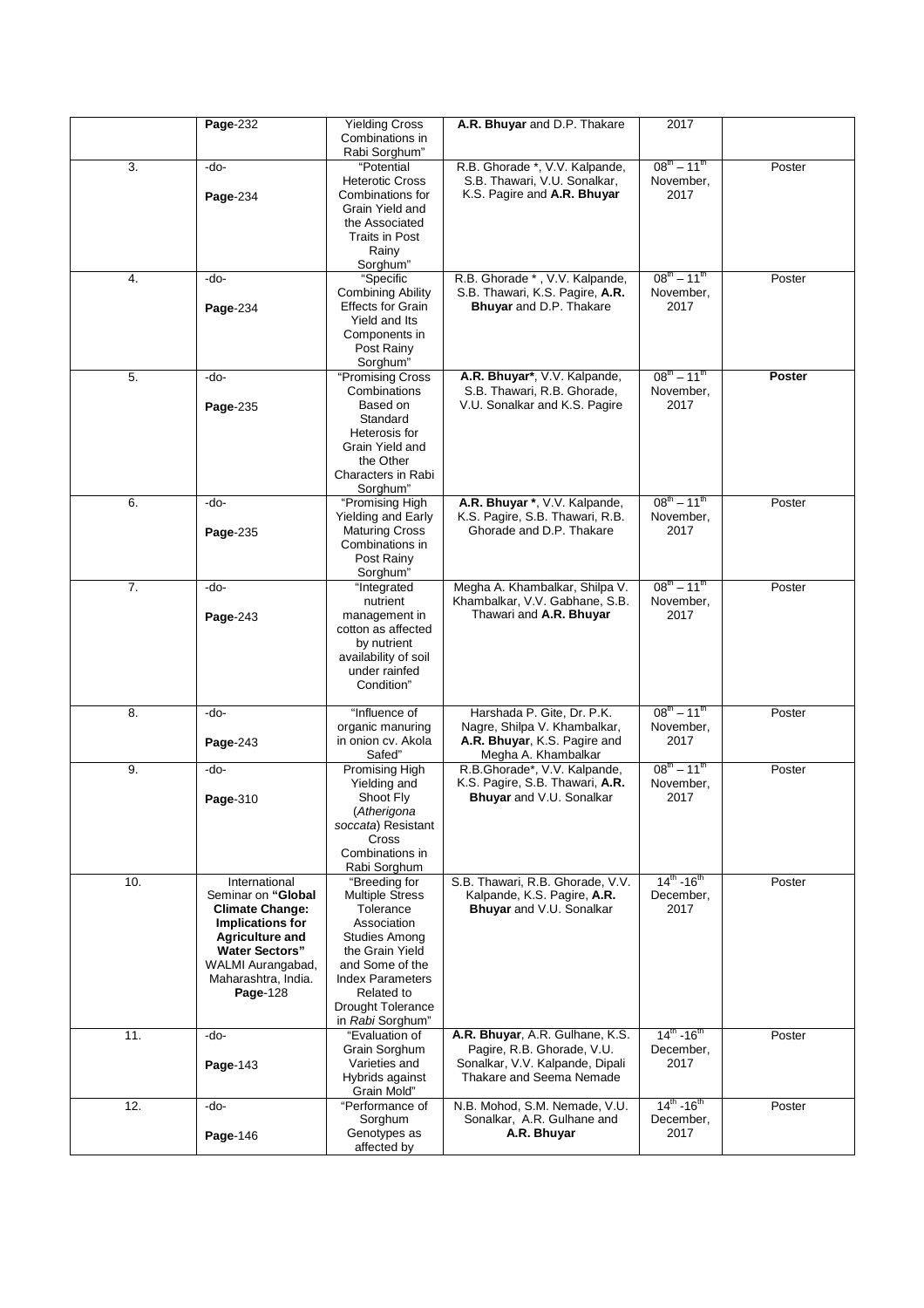|     |                                                                                                                                                                                                            | <b>Increasing Sowing</b><br>Window"                                                                                             |                                                                                                                 |                                                         |                          |
|-----|------------------------------------------------------------------------------------------------------------------------------------------------------------------------------------------------------------|---------------------------------------------------------------------------------------------------------------------------------|-----------------------------------------------------------------------------------------------------------------|---------------------------------------------------------|--------------------------|
| 13. | -do-<br>Page-241                                                                                                                                                                                           | "Conservation,<br>Characterization<br>and Utilization of<br>Kharif Sorghum<br>Land Races"                                       | V.V. Kalpande, R.B. Ghorade,<br>K.S. Pagire, S.B. Thawari, A.R.<br>Bhuyar and S.V. Khambalkar                   | $14^{\text{th}}$ -16 <sup>th</sup><br>December,<br>2017 | Poster                   |
| 14. | -do-<br>Page-534                                                                                                                                                                                           | "National<br>Released Kharif<br>Sorghum Hybrid<br>with Multiple<br>Disease Pest<br>Tolerance"                                   | V.V. Kalpande, R.B. Ghorade,<br>S.B. Thawari, A.R. Bhuyar,<br>Dipali Thakare and K.S. Pagire                    | $14^{\text{th}}$ -16 <sup>th</sup><br>December,<br>2017 | Poster                   |
| 15. | -do-<br>Page-537                                                                                                                                                                                           | "Reaction of Grain<br>Sorghum Varieties<br>to Grain Mold"                                                                       | A.R. Gulhane, V.U. Sonalkar.<br>R.B. Ghorade and A.R. Bhuyar                                                    | $14^{\text{th}}$ -16 <sup>th</sup><br>December,<br>2017 | Poster                   |
| 16. | -do-<br>Page-540                                                                                                                                                                                           | "Development of<br>Sorghum Shoot<br>Fly (Atherigona<br>Soccatarondani)<br>Resistance in<br>Sorghum"                             | D.P. Thakare, R.B. Ghorade,<br>V.V. Kalpande, K.S. Pagire and<br>A.R. Bhuyar                                    | $14^{th}$ -16 <sup>th</sup><br>December,<br>2017        | Poster                   |
| 17. | -do-<br>Page-541                                                                                                                                                                                           | "Promising Rabi<br>Sorghum Hybrid<br>SPH 1801 with<br><b>Multiple Disease</b><br>Pest Tolerance"                                | A.R. Bhuyar, V.V. Kalpande,<br>R.B. Ghorade, S.B. Thawari, K.S.<br>Pagire and Dipali Thakare                    | $14^{\text{th}}$ -16 <sup>th</sup><br>December,<br>2017 | Poster                   |
| 18. | -do-<br>Page-542                                                                                                                                                                                           | "Evaluation of<br>Sorghum Hybrid's<br>for Reaction to<br><b>Major Insect Pests</b><br>in Rainfed<br>Condition"                  | K.S. Pagire, V.U. Sonalkar, R.B.<br>Ghorade, Seema Nemade, V.V.<br>Kalpande, A.R. Gulhane and<br>A.R. Bhuyar    | $14^{\text{th}}$ -16 <sup>th</sup><br>December,<br>2017 | Poster                   |
| 19. | -do-<br>Page-542                                                                                                                                                                                           | "Screening of<br>Sorghum Varieties<br>for Reaction to<br>Major Insect<br>Pests"                                                 | S.B. Thawari, V.U. Sonalkar,<br>K.S. Pagire, V.V. Kalpande, R.B.<br>Ghorade and A.R. Bhuyar                     | $14^{\text{th}} - 16^{\text{th}}$<br>December,<br>2017  | Poster                   |
| 20. | -do-<br>Page-544                                                                                                                                                                                           | "Evaluation of<br>Sorghum Varieties<br>for their Reaction<br>to Major Pests in<br>Kharif 2016"                                  | V.U. Sonalkar, R.B. Ghorade,<br>Seema Nemade, A.R. Gulhane,<br>K.S. Pagire, , V.V. Kalpande and<br>A.R. Bhuyar  | $14^{\text{th}}$ -16 <sup>th</sup><br>December,<br>2017 | Poster                   |
| 21. | International<br>Conference on<br>"Global Research<br><b>Initiatives for</b><br><b>Sustainable</b><br><b>Agriculture and</b><br><b>Allied Sciences"</b><br>Udaipur, Rajasthan                              | Participated                                                                                                                    | A.R. Bhuyar                                                                                                     | $02^{nd} - 04^{th}$<br>December<br>2017                 | $\overline{\phantom{a}}$ |
| 22. | International<br>Conference on<br>"Advances in<br><b>Agriculture and</b><br><b>Allied Science</b><br><b>Technologies for</b><br><b>Sustainable</b><br>Development"<br>Hyderabad,<br>Telangana.<br>Page-182 | "Genetic analysis<br>of yield and<br>related traits in<br>sunflower<br>(Helianthus<br>annuus L.) in<br>drought<br>environments" | A.R. Bhuyar, S.S. Nichal, M.Y.<br>Ladole and P.S. Kamble                                                        | $10^{\text{th}} - 11^{\text{th}}$<br>February,<br>2018  | Poster                   |
| 23. | -do-<br>Page-334                                                                                                                                                                                           | "Screening of<br>Sweet Sorghum<br>cultivars in rainfed<br>condition"                                                            | K.S. Pagire, R.B. Ghorade, A.R.<br>Bhuyar*, V.V. Kalpande, V.U.<br>Sonalkar, S.V.<br>Khambalkar and P.S. Kamble | $10^{th} - 11^{th}$<br>February,<br>2018                | Poster                   |
| 24. | -do-<br>Page-546                                                                                                                                                                                           | "Assessment of<br>newly developed<br>parental lines in<br>Sorghum through<br>combining ability"                                 | R. B. Ghorade, V. B. Girnare, N.<br>R. Tayade*, V. V. Kalpande, A.<br>R. Bhuyar and P. S. Kamble                | $10^{th} - 11^{th}$<br>February,<br>2018                | Oral                     |
| 25. | -do-                                                                                                                                                                                                       | "Evaluation of Bt<br>cotton hybrids for                                                                                         | J. S. Kamble*, T. H. Rathod, P.<br>S. Kamble, S. B. Deshmukh, A.                                                | $10^{\rm m} - 11^{\rm m}$<br>February,                  | Oral                     |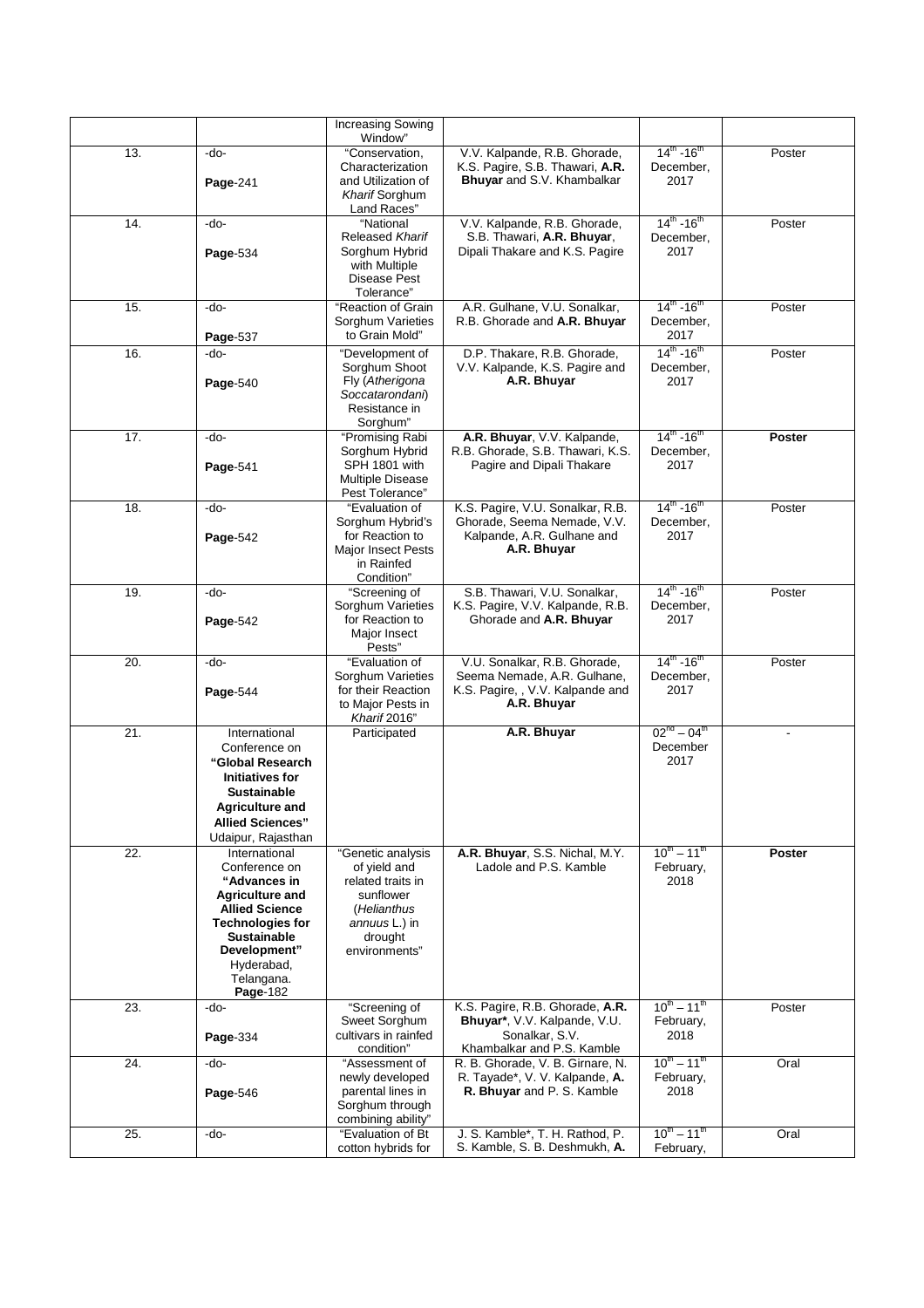|         | Page-548                                            | their yield and                      | R. Bhuyar                                                 | 2018                              |               |
|---------|-----------------------------------------------------|--------------------------------------|-----------------------------------------------------------|-----------------------------------|---------------|
|         |                                                     | fiber quality under                  |                                                           |                                   |               |
|         |                                                     | rainfed situation of                 |                                                           |                                   |               |
|         |                                                     | Vidarbha region"                     |                                                           |                                   |               |
|         | <b>TOTAL</b>                                        | 25                                   |                                                           |                                   |               |
|         | National Conferences / Seminar / Symposium Attended |                                      |                                                           |                                   |               |
| Sr. No. | Title of                                            | Title of Abstract /                  | <b>Authors</b>                                            | <b>Duration</b>                   | Oral / Poster |
|         | Conferences /<br>Seminar /<br>Symposium             | Paper                                |                                                           |                                   |               |
| 1.      | <b>National Conference</b>                          | "Genetic                             | S.N. Deshmukh, M.Y. Ladole*                               | $22^{nd} - 24^{th}$               | Poster        |
|         | on "Crop                                            | divergence and                       | and A.R. Bhuyar                                           | February,                         |               |
|         | Improvement and                                     | phenotypic                           |                                                           | 2013                              |               |
|         | <b>Adaptive Strategies</b>                          | stability in spanish                 |                                                           |                                   |               |
|         | to Meet Challenges                                  | bunch Groundnut                      |                                                           |                                   |               |
|         | of Climate Change"                                  | (Arachis hypogea                     |                                                           |                                   |               |
|         | UAS, GKVK,                                          | L)"                                  |                                                           |                                   |               |
|         | Bangalore                                           |                                      |                                                           |                                   |               |
|         | Page-130                                            |                                      |                                                           |                                   |               |
| 2.      | <b>Biennial Conference</b>                          | "Effect of post-                     | P.V. Mahatale*, S.N. Sabale,                              | $15^{\text{th}} - 17^{\text{th}}$ | Oral          |
|         | of Indian Society of<br>Weed Science on             | emergence<br>herbicide in Kharif     | V.L. Gawande, M.Y. Ladole and<br>A.R. Bhuyar              | February,<br>2014                 |               |
|         | "Emerging                                           | groundnut"                           |                                                           |                                   |               |
|         | Challenges in                                       |                                      |                                                           |                                   |               |
|         | Weed                                                |                                      |                                                           |                                   |               |
|         | Management"                                         |                                      |                                                           |                                   |               |
|         | Jabalpur, MP.                                       |                                      |                                                           |                                   |               |
|         | Page-213                                            |                                      |                                                           |                                   |               |
| 3.      | <b>ICAR Sponsored</b><br><b>National Conference</b> | "Assessing the<br>Performance of     | Nemade S.M., Ghorade R.B.,<br>Mohod N.B., Bhuyar A.R. and | $22^{nd} - 23^{rd}$<br>February,  | Poster        |
|         | on "Agro-                                           | Sorghum                              | <b>Thakare Dipali</b>                                     | 2017                              |               |
|         | processing based                                    | Genotypes with                       |                                                           |                                   |               |
|         | entrepreneurship                                    | Different Sowing                     |                                                           |                                   |               |
|         | development for                                     | dates"                               |                                                           |                                   |               |
|         | sustainable                                         |                                      |                                                           |                                   |               |
|         | livelihood" Dr.<br>PDKV, Akola,                     |                                      |                                                           |                                   |               |
|         | Maharashtra.                                        |                                      |                                                           |                                   |               |
|         | Page-128                                            |                                      |                                                           |                                   |               |
| 4.      | -do-                                                | "Assessment of                       | Ghorade R.B., Dange A.M.,                                 | $22^{nd} - 23^{rd}$               | Poster        |
|         |                                                     | New Parching                         | Thawari S.B., Kalpande V.V. and                           | February,                         |               |
|         | Page-129                                            | Sorghum                              | Bhuyar A.R.                                               | 2017                              |               |
|         |                                                     | Genotype for<br>Green Hurda Yield    |                                                           |                                   |               |
|         |                                                     | and Green Fodder                     |                                                           |                                   |               |
|         |                                                     | Yield"                               |                                                           |                                   |               |
| 5.      | -do-                                                | "Biofortification of                 | Nemade S.M., Ghorade R.B.,                                | $22^{nd}$ -23 <sup>rd</sup>       | Poster        |
|         |                                                     | Sorghum through                      | Mohod N.B., Bhuyar A.R. and                               | February,                         |               |
|         | Page-130                                            | Application of                       | <b>Thakare Dipali</b>                                     | 2017                              |               |
| 6.      | -do-                                                | Micronutrients"<br>"Breeding for     | Ghorade R.B., Thawari S.B.,                               | $22^{nd} - 23^{rd}$               | Poster        |
|         |                                                     | Improvement of                       | Dange A.M., Kalpande V.V. and                             | February,                         |               |
|         | Page-131                                            | kharif Sorghum                       | Bhuyar A.R.                                               | 2017                              |               |
|         |                                                     | Cultivar"                            |                                                           |                                   |               |
| 7.      | -do-                                                | "Performance of                      | Sonalkar V.U., Bhuyar A.R. and                            | $22^{nd} - 23^{rd}$               | Poster        |
|         |                                                     | Grain Sorghum                        | Pagire K.S.                                               | February,                         |               |
|         | Page-186                                            | Hybrids against                      |                                                           | 2017                              |               |
|         |                                                     | Shoot Fly<br>(Atherigona             |                                                           |                                   |               |
|         |                                                     | soccata) under                       |                                                           |                                   |               |
|         |                                                     | Kharif conditions"                   |                                                           |                                   |               |
| 8.      | -do-                                                | "Sweet sorghum                       | Sonalkar V.U., Bhuyar A.R. and                            | $22^{nd} - 23^{rd}$               | Poster        |
|         |                                                     | varieties and                        | Pagire K.S.                                               | February,                         |               |
|         | Page-202                                            | hybrid's reaction<br>to major insect |                                                           | 2017                              |               |
|         |                                                     | pests in kharif at                   |                                                           |                                   |               |
|         |                                                     | Akola"                               |                                                           |                                   |               |
| 9.      | DAE-BRNS "Life                                      | "CSV 34 - Kharif                     | R.B. Ghorade, V.V. Kalpande,                              | $26^{th}$ -28 <sup>th</sup>       | Poster        |
|         | <b>Sciences</b>                                     | sorghum variety                      | K.S. Pagire, S.B. Thawari and                             | April, 2018                       |               |
|         | Symposium 2018",                                    | with enhanced                        | A.R. Bhuyar                                               |                                   |               |
|         | Page-36                                             | nutritional                          |                                                           |                                   |               |
|         |                                                     | constituents for<br>grain and stover |                                                           |                                   |               |
|         |                                                     | quality"                             |                                                           |                                   |               |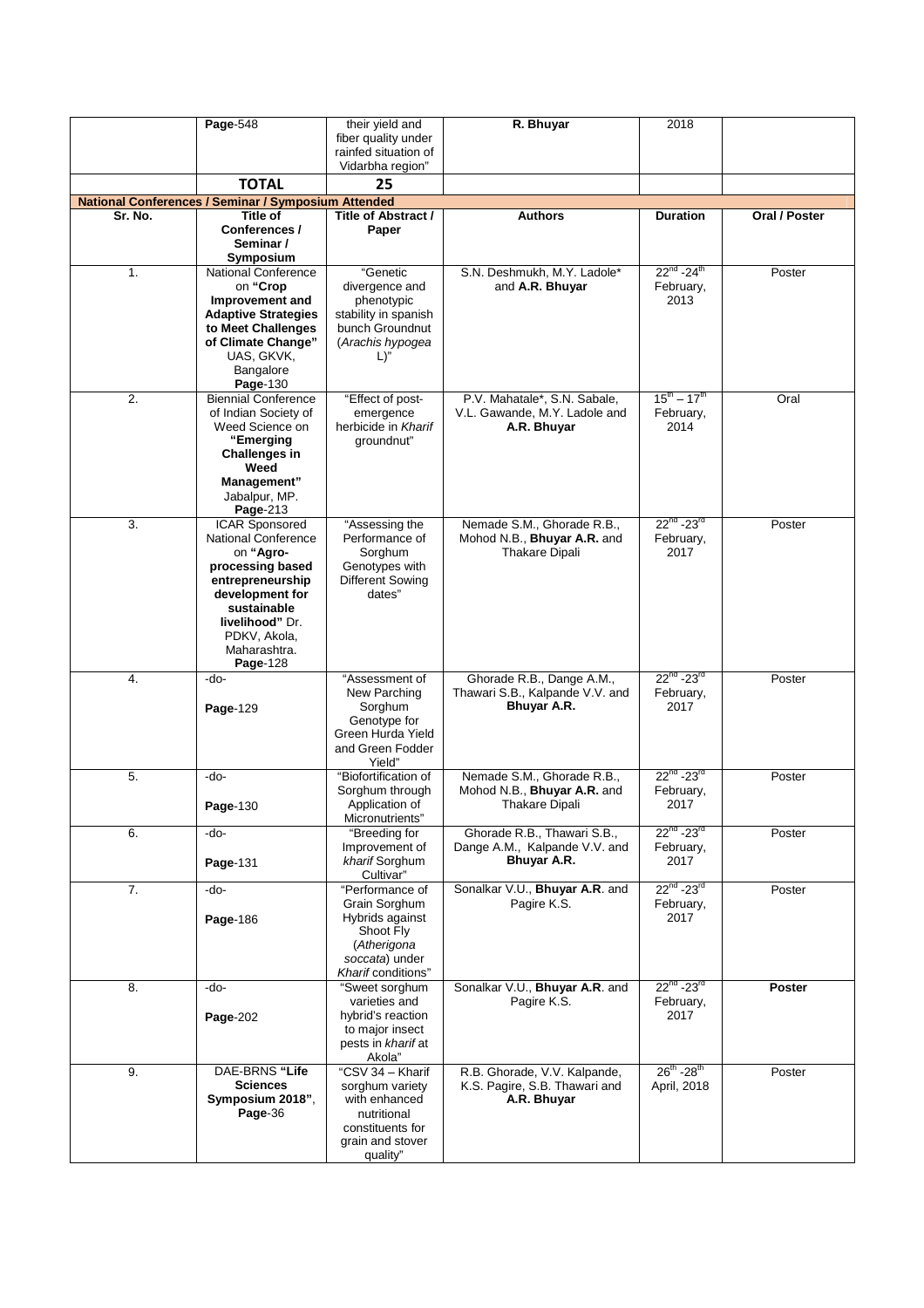| 10.            | -do-<br>Page-36                                        |                                                                                 | V.V. Kalpande, R.B. Ghorade,<br>S.B. Thawari, K.S. Pagire, and<br>A.R. Bhuyar | $26^{th}$ -28 <sup>th</sup><br>April, 2018 | Poster        |
|----------------|--------------------------------------------------------|---------------------------------------------------------------------------------|-------------------------------------------------------------------------------|--------------------------------------------|---------------|
| 11.            | -do-                                                   | nutritional quality"<br>"Gamma ray<br>induced genetic                           | R.B. Ghorade, V.V. Kalpande,<br>A.M. Badignnwar, P.S. Kamble,                 | $26^{th}$ -28 <sup>th</sup><br>April, 2018 | Poster        |
|                | Page-37                                                | improvement of<br>hurda sorghum for<br>earliness"                               | S.B. Thawari, K.S. Pagire and<br>A.R. Bhuyar                                  |                                            |               |
| 12.            | -do-                                                   | "Induced genetic                                                                | R.B. Ghorade, A.M. Badignnwar,                                                | $26^{th}$ -28 <sup>th</sup>                | Poster        |
|                | Page-37                                                | variability in rabi<br>sorghum for grain<br>yield and seed<br>quality traits"   | V.V. Kalpande, S.B. Thawari,<br>A.R. Bhuyar and P.S. Kamble                   | April, 2018                                |               |
| 13.            | -do-                                                   | Morpho-                                                                         | Ladole M.Y., N.R. Tayade, S.B.                                                | $26^{th}$ -28 <sup>th</sup>                | <b>Poster</b> |
|                | Page-38                                                | physiological<br>evaluation studies<br>in groundnut<br>(Arachis<br>hypogaea L.) | Sakhare and A.R. Bhuyar                                                       | April, 2018                                |               |
|                | <b>TOTAL</b>                                           | 13                                                                              |                                                                               |                                            |               |
|                | <b>Popular Articles published (Extension Articles)</b> |                                                                                 |                                                                               |                                            |               |
| Sr. No.        | <b>Title of Publication</b>                            | <b>Authors</b>                                                                  | Name of Journal                                                               | Year of<br>publication                     | Author No.    |
| 1.             | खरीप भुईमुगाचे                                         | डॉ. पी.व्ही. महातळे,                                                            | Vol. & Page No.<br>डॉ. पंजाबराव देशमुख कृषि                                   | <b>July 2013</b>                           | 3             |
|                | सुधारित लागवड तंत्र                                    | डॉ. एम.वाय. लाडोळे                                                              | विद्यापीठ, अकोला, कृषि पत्रिका                                                |                                            |               |
|                |                                                        | व श्री. ए.आर. भ्यार                                                             |                                                                               |                                            |               |
| 2.             | उन्हाळी हंगामातील                                      | डॉ. एम.वाय.                                                                     | डॉ. पंजाबराव देशमुख कृषि                                                      | January                                    | 3.            |
|                | भूईम्ग लागवड                                           | लाडोळे, डॉ. पी.व्ही.                                                            | विद्यापीठ, अकोला, कृषि पत्रिका                                                | 2014                                       |               |
|                |                                                        | महातळे व <b>श्री</b> .                                                          |                                                                               |                                            |               |
|                |                                                        | ए.आर. भूयार                                                                     |                                                                               |                                            |               |
| 3.             | उन्हाळी भुईम्गाचे                                      | डॉ. एम.वाय. लाडोळे                                                              | डॉ. पंजाबराव देशमुख कृषि                                                      | May 2014                                   | 2.            |
|                | स्वतःच बियाणे तयार                                     | व श्री. ए.आर. भुयार                                                             | विद्यापीठ, अकोला, कृषि पत्रिका                                                |                                            |               |
|                | करा                                                    | व डॉ. ई.आर. वैद्य                                                               |                                                                               |                                            |               |
| 4.             | खरीप ज्वारी कीड व                                      | डॉ. आर.बी. घोराडे,                                                              | मृगधारा, खते व किटकनाशके                                                      | <b>July 2018</b>                           | 4.            |
|                | रोगांची ओळख व                                          | श्री. एस.बी. ठावरी,                                                             | विशेषांक                                                                      |                                            |               |
|                | नियंत्रण                                               | डॉ. व्ही.व्ही.                                                                  |                                                                               |                                            |               |
|                |                                                        | काळपांडे व <b>श्री</b> .                                                        |                                                                               |                                            |               |
|                |                                                        | ए.आर. भुयार                                                                     |                                                                               |                                            |               |
|                | <b>TOTAL</b>                                           | 04                                                                              |                                                                               |                                            |               |
| <b>Folders</b> |                                                        |                                                                                 |                                                                               |                                            |               |
| Sr. No.<br>1.  | <b>Title of Publication</b>                            | <b>Authors</b>                                                                  | <b>Name of Journal</b><br>Vol. & Page No.                                     | Year of<br>publication                     | Author No.    |
|                | खरीप भुईमुगाचे                                         | डॉ. एस.एन.<br>देशम्ख, डॉ. पी.व्ही.                                              | घडीपत्रिका क्र./डॉ.<br>पं.दे.कृ.वि./प्रका/६८५/ऑक्टोबर २०१२                    | October<br>2012                            | 5.            |
|                | सुधारित लागवड तंत्र                                    |                                                                                 |                                                                               |                                            |               |
|                |                                                        | महातळे, डॉ.<br>एम.वाय. लाडोळे,                                                  |                                                                               |                                            |               |
|                |                                                        | श्री. आर.एस. माळी                                                               |                                                                               |                                            |               |
|                |                                                        | व श्री. ए.आर. भुयार                                                             |                                                                               |                                            |               |
| 2.             | स्धारित पद्धतीतून                                      | डॉ. एस.एन.                                                                      | घडीपत्रिका क्र./डॉ.                                                           | August                                     | 7.            |
|                | वाढवा सुर्यफुल                                         | देशमुख, डॉ. ई.आर.                                                               | पं.दे.कृ.वि./प्रका/७४८/ऑगस्ट २०१३                                             | 2013                                       |               |
|                | उत्पादन                                                | वैद्य, प्रा. गोदावरी                                                            |                                                                               |                                            |               |
|                |                                                        | एस. गायकवाड,                                                                    |                                                                               |                                            |               |
|                |                                                        | डॉ. पी.एन. माने,                                                                |                                                                               |                                            |               |
|                |                                                        | डॉ. एस.एस. निचळ,                                                                |                                                                               |                                            |               |
|                |                                                        | श्री. बी.एस. खरात                                                               |                                                                               |                                            |               |
|                |                                                        | व श्री. ए.आर. भुयार                                                             |                                                                               |                                            |               |
|                | <b>TOTAL</b>                                           | 02                                                                              |                                                                               |                                            |               |
|                |                                                        |                                                                                 |                                                                               |                                            |               |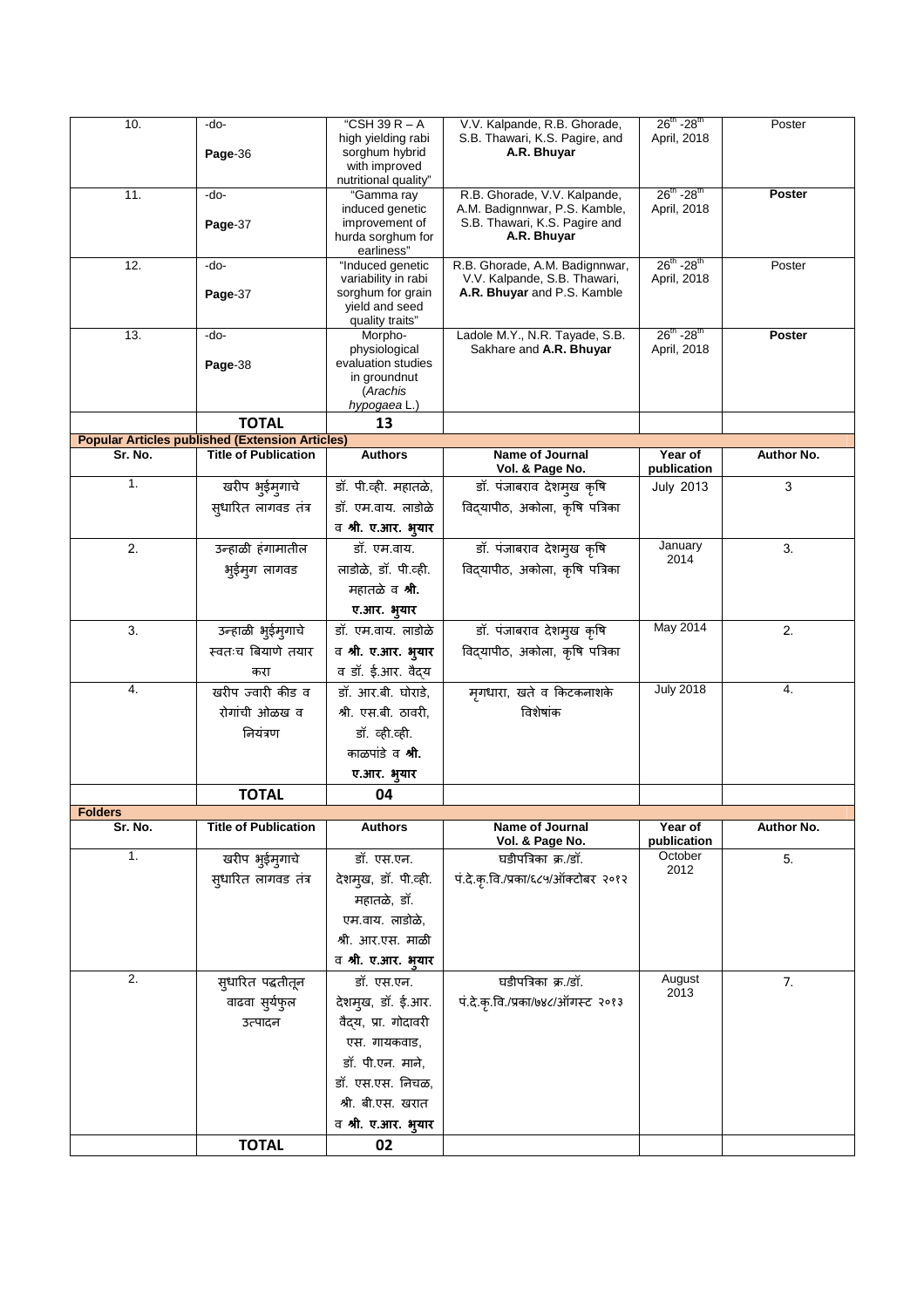|                                                | <b>Varieties / Hybrids / Recommendations</b>                                                                                                                                        |                                                                                                                                                                                            |                                                 |                                                    |                                |                                |  |
|------------------------------------------------|-------------------------------------------------------------------------------------------------------------------------------------------------------------------------------------|--------------------------------------------------------------------------------------------------------------------------------------------------------------------------------------------|-------------------------------------------------|----------------------------------------------------|--------------------------------|--------------------------------|--|
| Sr. No.                                        | Name of Crop                                                                                                                                                                        | Name of Varieties / Hybrids /<br><b>Recommendations</b>                                                                                                                                    |                                                 | State /<br><b>National</b>                         | PI / Co. PI                    | Year of release                |  |
|                                                |                                                                                                                                                                                     | PDKVSH 952                                                                                                                                                                                 |                                                 | Release                                            | Co. PI                         | 2016                           |  |
| 1<br>$\overline{\mathbf{c}}$                   | Sunflower Hybrid<br>Sorghum Variety                                                                                                                                                 | Wani 103 (PDKV Hurda Kartiki)                                                                                                                                                              |                                                 | <b>State</b><br><b>State</b>                       | Co. PI                         | 2017                           |  |
| 3                                              | Sorghum Variety                                                                                                                                                                     | CSV <sub>34</sub>                                                                                                                                                                          |                                                 | National                                           | Co. PI                         | 2017                           |  |
| 4                                              | Sorghum Hybrid                                                                                                                                                                      | CSH 39R                                                                                                                                                                                    |                                                 | National                                           | Co. PI                         | 2017                           |  |
| 5                                              | Sorghum                                                                                                                                                                             | Management of Shoot fly in Sorghum                                                                                                                                                         |                                                 | <b>State</b>                                       | Co. PI                         | 2017                           |  |
|                                                |                                                                                                                                                                                     | 05                                                                                                                                                                                         |                                                 |                                                    |                                |                                |  |
|                                                | <b>TOTAL</b>                                                                                                                                                                        |                                                                                                                                                                                            |                                                 |                                                    |                                |                                |  |
| <b>Books</b><br>Sr. No.                        | <b>Title of Book and</b><br>Vol. No.                                                                                                                                                |                                                                                                                                                                                            | <b>Authors</b>                                  |                                                    | Year of<br>publication         | <b>Author No.</b>              |  |
|                                                | <b>TOTAL</b>                                                                                                                                                                        | 00                                                                                                                                                                                         |                                                 |                                                    |                                |                                |  |
|                                                |                                                                                                                                                                                     |                                                                                                                                                                                            |                                                 |                                                    |                                |                                |  |
| Sr. No.                                        | <b>Title of Training</b>                                                                                                                                                            |                                                                                                                                                                                            | <b>Training</b><br><b>Training Organized by</b> |                                                    | <b>Duration of</b>             | Year                           |  |
| 1.                                             | Landscape                                                                                                                                                                           | Horticulture Training Centre, Talegaon Dabhade, Pune.                                                                                                                                      |                                                 |                                                    | <b>Training</b><br>One week    | April 2010                     |  |
| 2.                                             | Management<br>Research Training                                                                                                                                                     | ICAR - Central Institute of Fisheries Education,                                                                                                                                           |                                                 |                                                    | Programme<br>One week          | February 2013                  |  |
|                                                | program on SAS for<br>Data Reduction and<br>Multivariate Analysis                                                                                                                   | Mumbai, India.                                                                                                                                                                             |                                                 |                                                    |                                |                                |  |
| 3.                                             | Apps for Agriculture                                                                                                                                                                | ICAR - Indian Institute of Millets Research,<br>Rajendranagar, Hyderabad.                                                                                                                  |                                                 |                                                    | One day<br>Programme           | March 2018                     |  |
|                                                | <b>TOTAL</b>                                                                                                                                                                        |                                                                                                                                                                                            | 03                                              |                                                    |                                |                                |  |
|                                                |                                                                                                                                                                                     |                                                                                                                                                                                            | <b>Life Membership Certificates</b>             |                                                    |                                |                                |  |
| <b>Life Membership of Societies</b><br>Sr. No. | <b>Name of Societies</b>                                                                                                                                                            |                                                                                                                                                                                            | Life Membership No.                             |                                                    |                                | <b>Date of Enrollment</b>      |  |
| 1.                                             |                                                                                                                                                                                     |                                                                                                                                                                                            | 76665                                           |                                                    | 2004                           |                                |  |
|                                                | <b>BHARAT KRISHAK SAMAJ (Farmers'</b><br>Forum, India), Dr. Panjabrao Deshmukh<br>Krishak Bhawan, A-1, Nizamuddin West,<br>New Delhi-110013, India.                                 |                                                                                                                                                                                            |                                                 |                                                    |                                |                                |  |
| $\overline{2}$ .                               | <b>INDIAN</b><br>India.                                                                                                                                                             | OF<br><b>PLANT</b><br><b>SOCIETY</b><br><b>BREEDERS, Tamil Nadu Agricultural</b><br>University, Coimbatore - 641003, TN,                                                                   |                                                 | LM 498                                             |                                | 25th January 2017              |  |
| 3.                                             | <b>SOCIETY</b><br><b>FOR</b><br><b>COTTON</b><br><b>INDIAN</b><br>IMPROVEMENT, NAGPUR CHAPTER,<br>C/o Central institute of Cotton research,<br>Post bag no. 2, Shankar Nagar, P.O., |                                                                                                                                                                                            | <b>ISCI/LM/102</b>                              |                                                    |                                | 28th January 2017              |  |
| 4.                                             | (IIMR)<br>500030, TS, India.                                                                                                                                                        | Nagpur-440 010, Maharashtra, India.<br>SOCIETY FOR MILLETS RESEARCH<br>(Regd. No.395/2004) Regd. Office: 11-<br>127, Indian Institute for Millets Research<br>Rajendranagar,<br>Hyderabad- |                                                 | L146/18                                            | 22 <sup>nd</sup> March 2018    |                                |  |
|                                                | <b>TOTAL</b>                                                                                                                                                                        |                                                                                                                                                                                            | 04                                              |                                                    |                                |                                |  |
| <b>Life Membership of Journals</b>             |                                                                                                                                                                                     |                                                                                                                                                                                            |                                                 |                                                    |                                |                                |  |
| Sr. No.                                        | <b>Name of Journal</b>                                                                                                                                                              |                                                                                                                                                                                            | Life Membership No.                             |                                                    |                                | <b>Date of Enrollment</b>      |  |
| 1.                                             | PKV Research Journal, Dr. Panjabrao<br>Deshmukh Krishi Vidyapeeth, P.O., Krishi<br>Nagar, Akola - 444104 (M.S.)                                                                     |                                                                                                                                                                                            |                                                 |                                                    |                                | 22nd October 2009              |  |
| 2.                                             | Advances<br>In Life<br>International Scientific Research Journal,<br>Online: ISSN 2278-4705, Print: ISSN<br>2278-3849 published by DSAS&RD.                                         | Sciences.<br>A                                                                                                                                                                             | 1440- ALS-G-2017                                |                                                    | 28 <sup>th</sup> February 2017 |                                |  |
| 3.                                             | <b>TRENDS</b><br>IN<br>International Scientific Research Journal,<br>Online: ISSN 0976-2485, Print: ISSN<br>0974-8431 published by DSAS&RD.                                         | <b>BIOSCIENCES,</b><br>A                                                                                                                                                                   |                                                 | 28 <sup>th</sup> February 2017<br>1440-TIBS-G-2017 |                                |                                |  |
| 4.                                             | TRENDS<br>IN<br><b>BIOLOGICAL SCIENCES, A International</b><br>Scientific Research Journal, Print: ISSN<br>2394-5508 published by DSAS&RD.                                          | <b>BIOTECHNOLOGY</b><br>&                                                                                                                                                                  | 1440-TBBS-G-2017                                |                                                    |                                | 28 <sup>th</sup> February 2017 |  |
|                                                | <b>TOTAL</b>                                                                                                                                                                        |                                                                                                                                                                                            | 04                                              |                                                    |                                |                                |  |
|                                                |                                                                                                                                                                                     |                                                                                                                                                                                            |                                                 |                                                    |                                |                                |  |